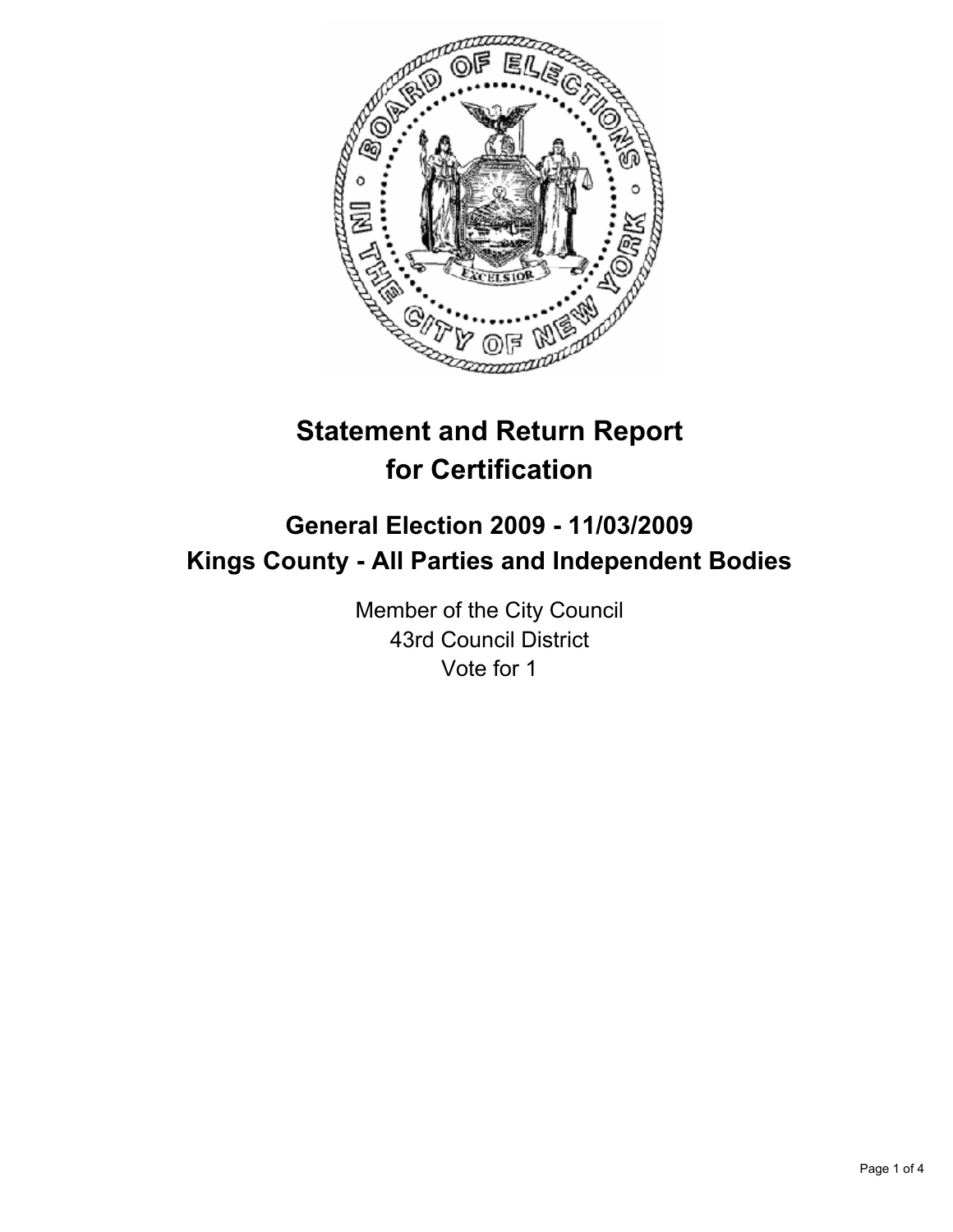

### **Assembly District 46**

| <b>PUBLIC COUNTER</b>                | 6,381 |
|--------------------------------------|-------|
| <b>EMERGENCY</b>                     | 32    |
| ABSENTEE/MILITARY                    | 168   |
| AFFIDAVIT                            | 78    |
| <b>Total Ballots</b>                 | 6,659 |
| VINCENT J GENTILE (DEMOCRATIC)       | 3,331 |
| BOB CAPANO (REPUBLICAN)              | 2,131 |
| <b>BOB CAPANO (INDEPENDENCE)</b>     | 159   |
| BOB CAPANO (CONSERVATIVE)            | 364   |
| VINCENT J GENTILE (WORKING FAMILIES) | 298   |
| <b>Total Votes</b>                   | 6,283 |
| Unrecorded                           | 376   |

**Assembly District 47**

| <b>PUBLIC COUNTER</b>                | 170 |
|--------------------------------------|-----|
| <b>EMERGENCY</b>                     | 70  |
| ABSENTEE/MILITARY                    | 3   |
| <b>AFFIDAVIT</b>                     | 1   |
| <b>Total Ballots</b>                 | 244 |
| VINCENT J GENTILE (DEMOCRATIC)       | 88  |
| <b>BOB CAPANO (REPUBLICAN)</b>       | 75  |
| BOB CAPANO (INDEPENDENCE)            | 13  |
| BOB CAPANO (CONSERVATIVE)            | 8   |
| VINCENT J GENTILE (WORKING FAMILIES) | 11  |
| JACK BUFF (WRITE-IN)                 | 1   |
| <b>Total Votes</b>                   | 196 |
| Unrecorded                           | 48  |

#### **Assembly District 48**

| <b>PUBLIC COUNTER</b>                       | 2,927 |
|---------------------------------------------|-------|
| <b>EMERGENCY</b>                            | 12    |
| ABSENTEE/MILITARY                           | 64    |
| <b>AFFIDAVIT</b>                            | 16    |
| <b>Total Ballots</b>                        | 3,019 |
| VINCENT J GENTILE (DEMOCRATIC)              | 1,592 |
| <b>BOB CAPANO (REPUBLICAN)</b>              | 818   |
| BOB CAPANO (INDEPENDENCE)                   | 72    |
| BOB CAPANO (CONSERVATIVE)                   | 180   |
| <b>VINCENT J GENTILE (WORKING FAMILIES)</b> | 156   |
| <b>GLENN BECK (WRITE-IN)</b>                | 1     |
| <b>Total Votes</b>                          | 2,819 |
| Unrecorded                                  | 200   |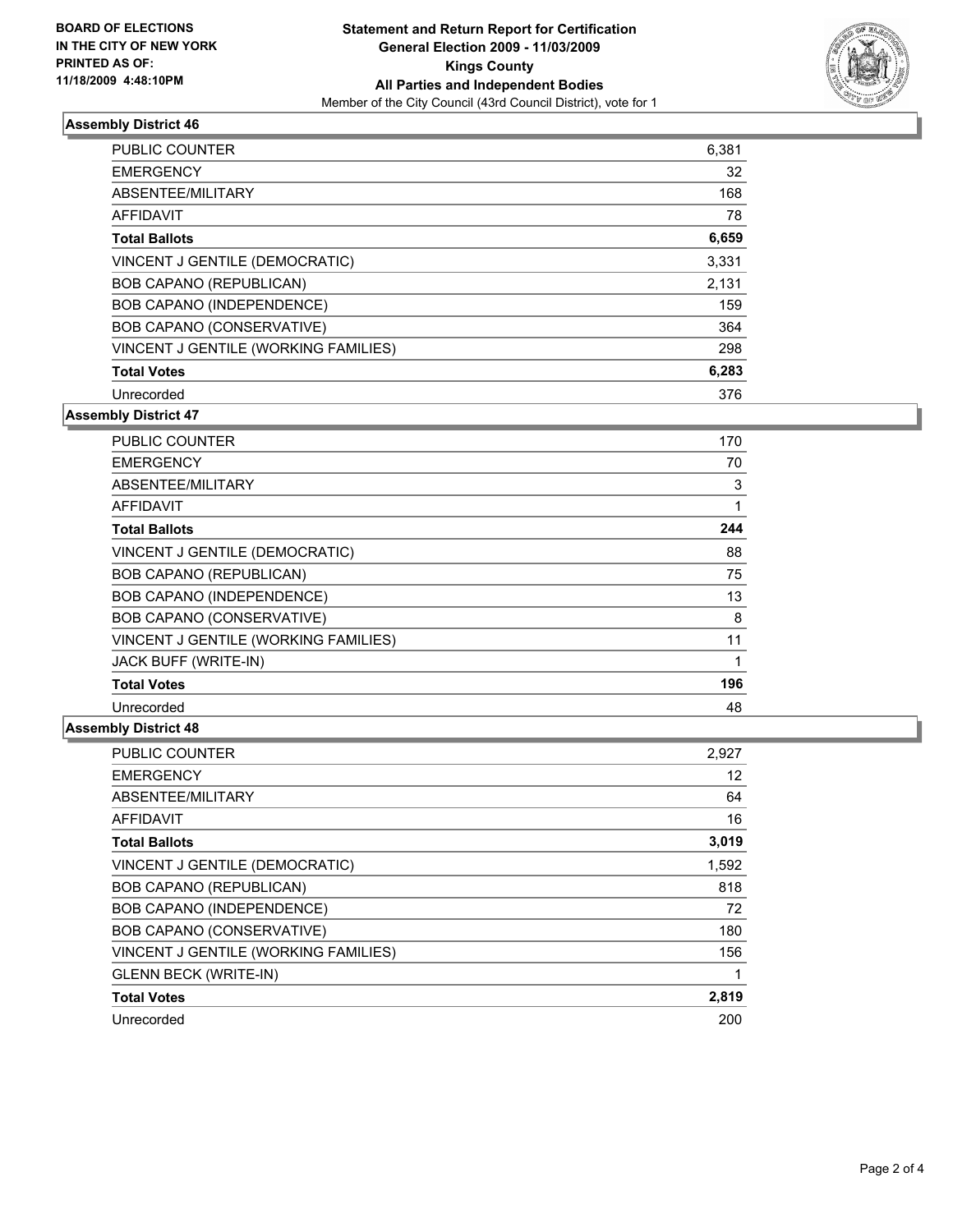

#### **Assembly District 49**

| <b>PUBLIC COUNTER</b>                | 5,916 |
|--------------------------------------|-------|
| <b>EMERGENCY</b>                     | 0     |
| ABSENTEE/MILITARY                    | 148   |
| AFFIDAVIT                            | 56    |
| <b>Total Ballots</b>                 | 6,120 |
| VINCENT J GENTILE (DEMOCRATIC)       | 3,345 |
| BOB CAPANO (REPUBLICAN)              | 1,454 |
| BOB CAPANO (INDEPENDENCE)            | 107   |
| BOB CAPANO (CONSERVATIVE)            | 230   |
| VINCENT J GENTILE (WORKING FAMILIES) | 265   |
| <b>Total Votes</b>                   | 5,401 |
| Unrecorded                           | 719   |

**Assembly District 51**

| <b>PUBLIC COUNTER</b>                       | 467 |
|---------------------------------------------|-----|
| <b>EMERGENCY</b>                            | 0   |
| ABSENTEE/MILITARY                           | 3   |
| <b>AFFIDAVIT</b>                            | 4   |
| <b>Total Ballots</b>                        | 474 |
| VINCENT J GENTILE (DEMOCRATIC)              | 280 |
| <b>BOB CAPANO (REPUBLICAN)</b>              | 109 |
| BOB CAPANO (INDEPENDENCE)                   | 11  |
| BOB CAPANO (CONSERVATIVE)                   | 6   |
| <b>VINCENT J GENTILE (WORKING FAMILIES)</b> | 21  |
| <b>Total Votes</b>                          | 427 |
| Unrecorded                                  | 47  |

#### **Assembly District 60**

| <b>PUBLIC COUNTER</b>                | 7,511 |
|--------------------------------------|-------|
| <b>EMERGENCY</b>                     | 124   |
| ABSENTEE/MILITARY                    | 158   |
| <b>AFFIDAVIT</b>                     | 83    |
| <b>Total Ballots</b>                 | 7,876 |
| VINCENT J GENTILE (DEMOCRATIC)       | 4,124 |
| <b>BOB CAPANO (REPUBLICAN)</b>       | 2,239 |
| <b>BOB CAPANO (INDEPENDENCE)</b>     | 216   |
| BOB CAPANO (CONSERVATIVE)            | 423   |
| VINCENT J GENTILE (WORKING FAMILIES) | 368   |
| <b>Total Votes</b>                   | 7,370 |
| Unrecorded                           | 506   |